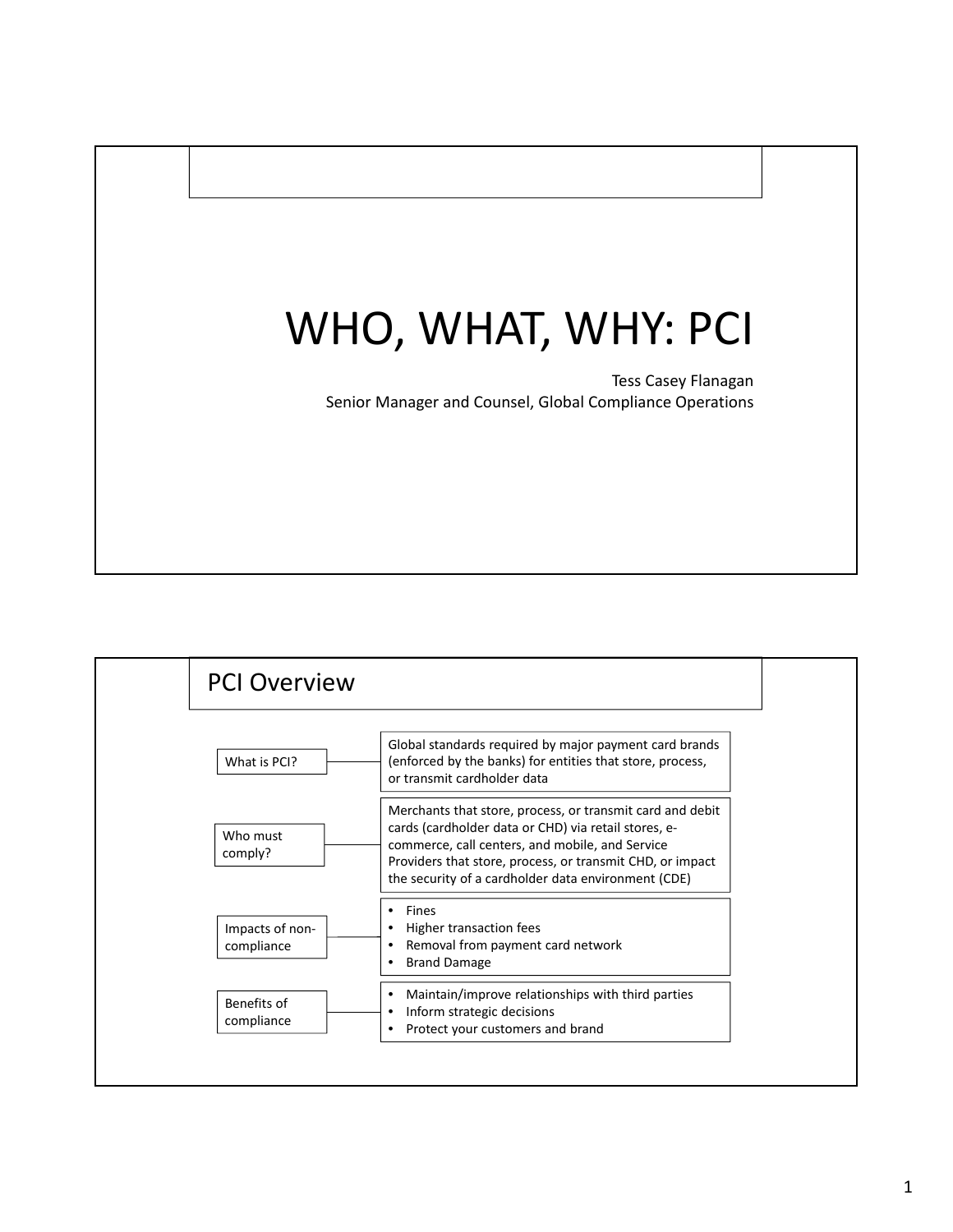# WHAT

#### Myth 1: PCI and GDPR are the same.

**Myth: If you are PCI compliant, you are also GDPR compliant.**

**Fact:** While there are key intersections, the European Union General Data Protection Regulation (GDPR) and the PCI DSS are two very different compliance standards.

The PCI DSS is a mature standard addressing the protection and security of cardholder data globally. The GDPR is a new law, effective May 2018, is limited to the EU, and governs all personal data, of which cardholder data is a subset.

Additionally, GDPR goes beyond security controls. In fact, security is only 1 of the 6 GDPR principles. That being said, if you are compliant with the PCI DSS in your EU channels, you are meeting the security control standards of the GDPR.

To be GDPR compliant, you must ensure that you are implementing security controls for other types of personal data, beyond cardholder information, as well as address the other 5 GDPR principles.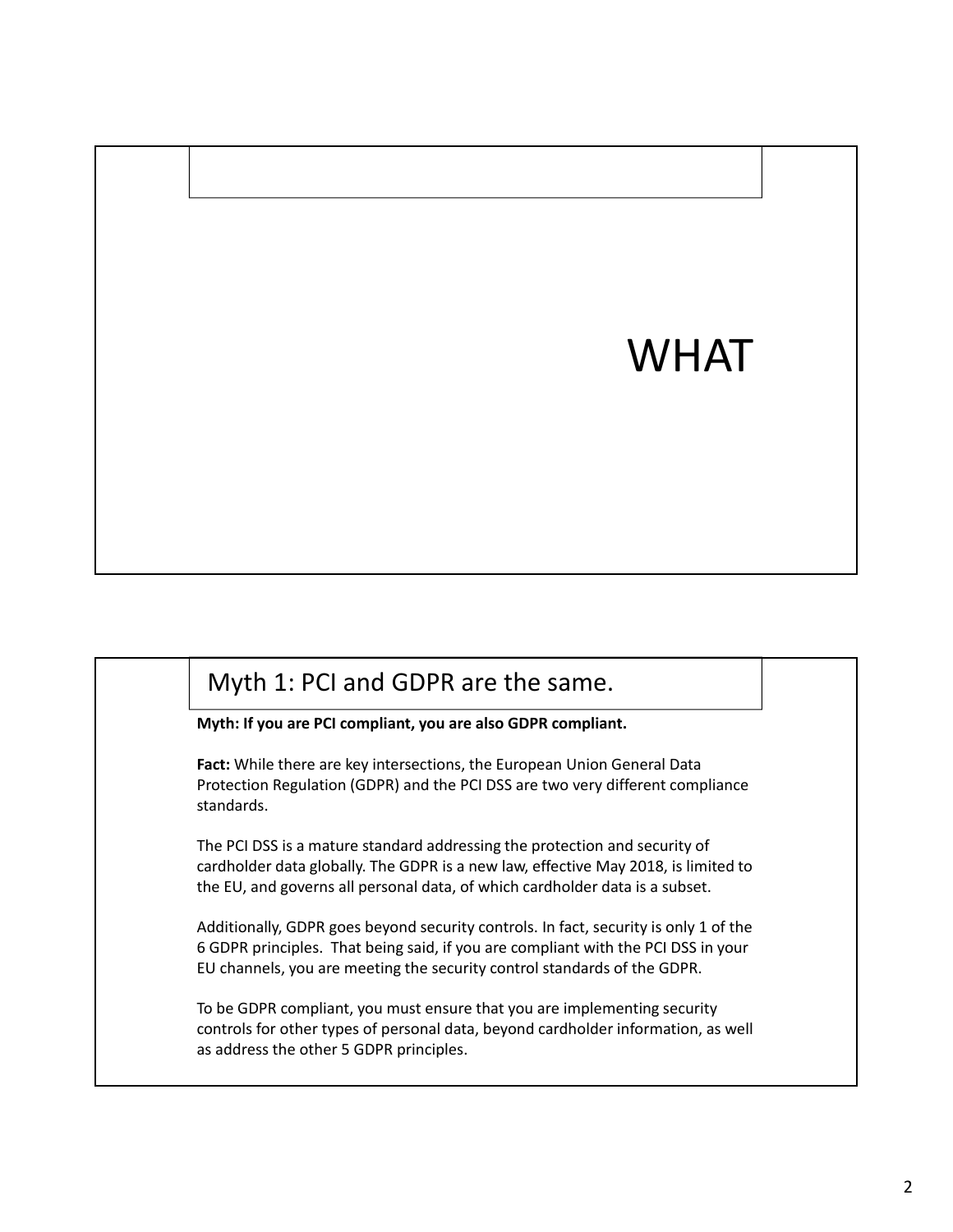

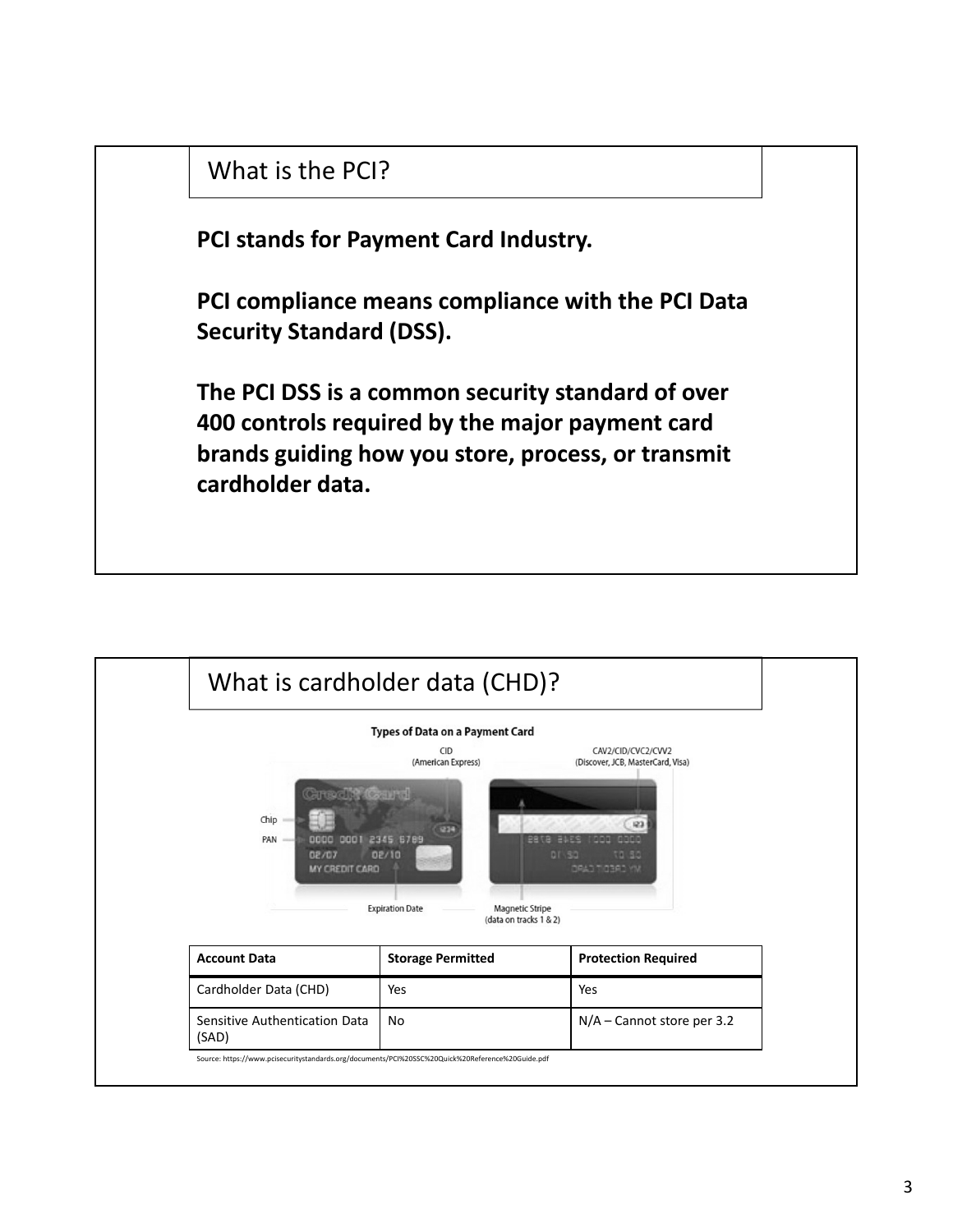## PCI Myth 2: Geography

# **Myth: PCI compliance only applies in the US.**

**Fact:** PCI is a global standard and applies to all Visa, American Express, MasterCard, Discover, and JCB payments.



# Merchant Levels

| <b>Merchant</b><br>level | <b>Merchant definition</b>                                                                                                           | <b>Requirement</b>                                                           |
|--------------------------|--------------------------------------------------------------------------------------------------------------------------------------|------------------------------------------------------------------------------|
| Level 1                  | More than six million transactions annually<br>across all channels, including e-commerce                                             | Annual Onsite PCI Data<br>Security Assessment and<br>Quarterly Network Scans |
| Level 2                  | 1,000,000 - 5,999,999 transactions annually                                                                                          | Annual Self-Assessment<br>and Quarterly Network<br>Scans                     |
| Level 3                  | 20,000 - 1,000,000 e-commerce transactions<br>annually                                                                               | Annual Self-Assessment<br>and Quarterly Network<br>Scans                     |
| Level 4                  | Less than 20,000 e-commerce transactions<br>annually, and all merchants across channel<br>up to 1,000,000 VISA transactions annually | Annual Self-Assessment<br>and Annual Network Scans                           |

Source: https://www.pcisecuritystandards.org/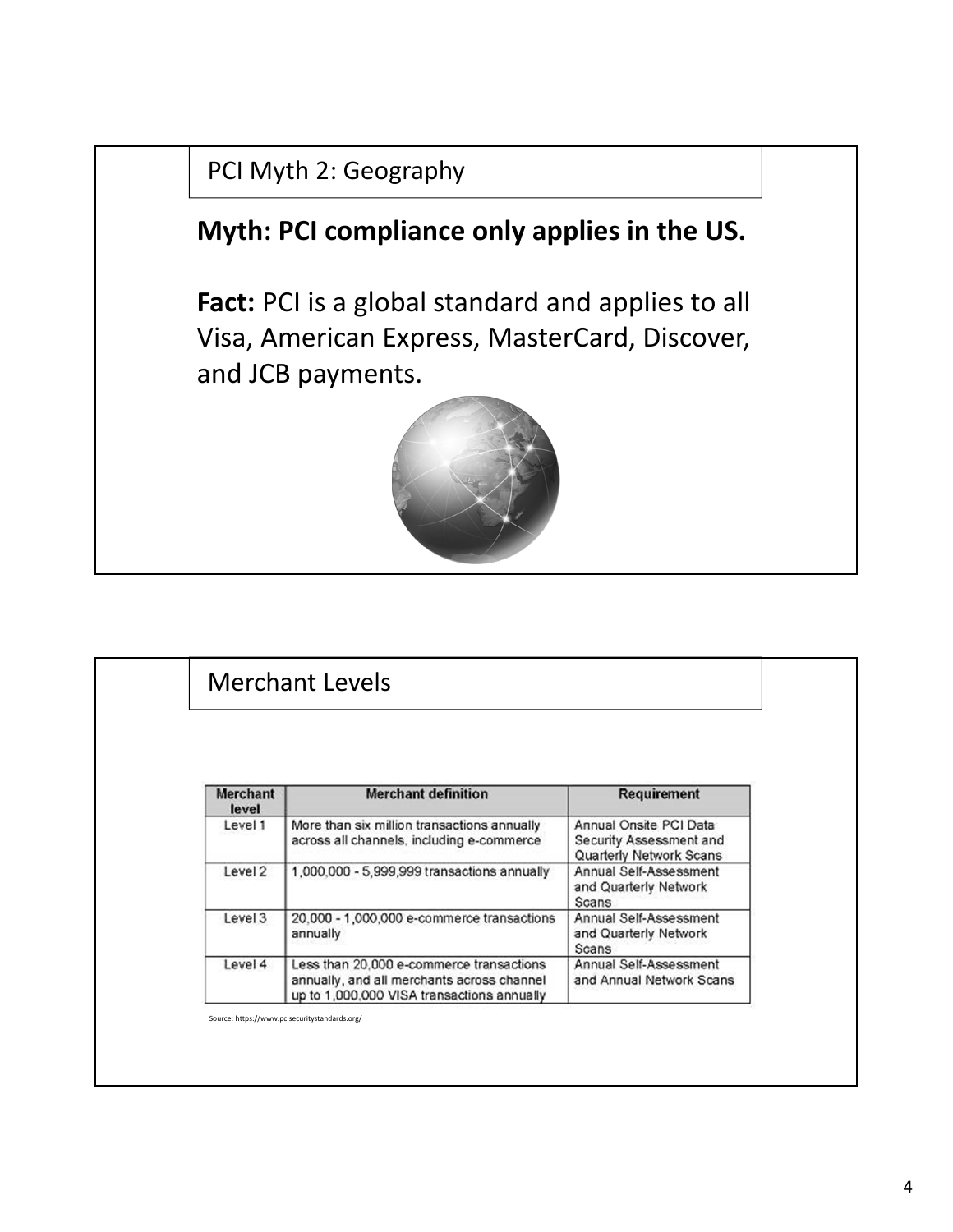

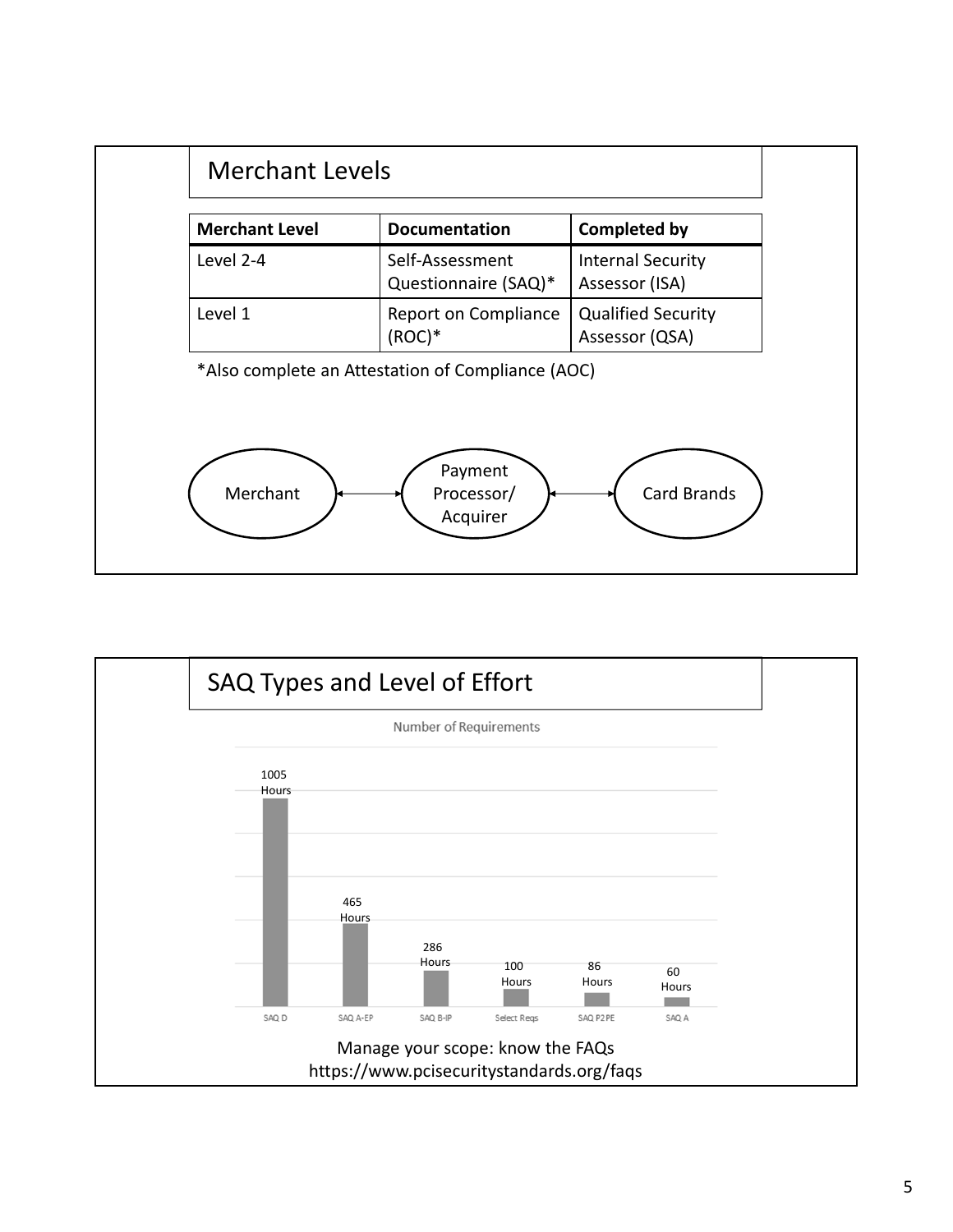

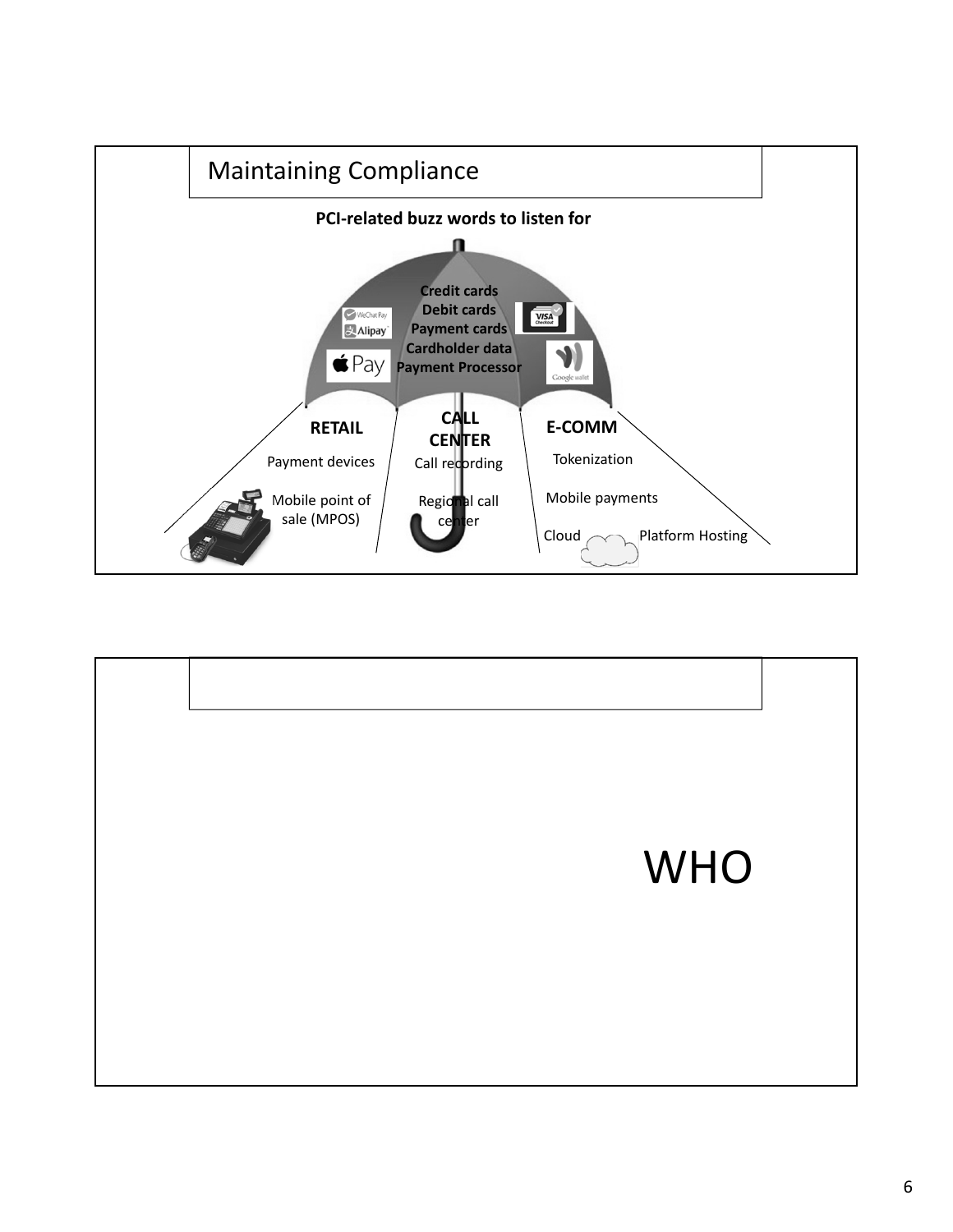

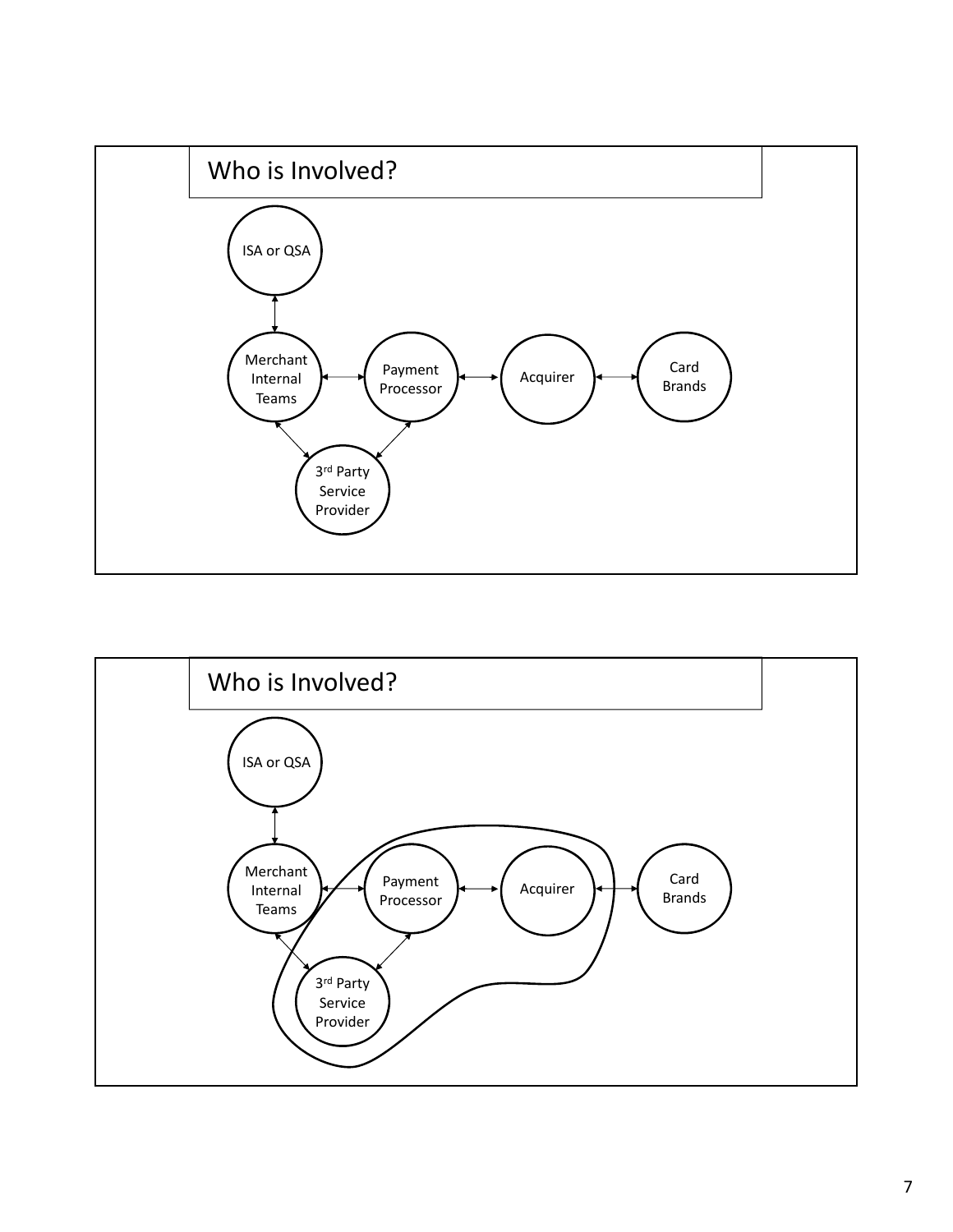### Who is In‐Scope for PCI?

**People, processes, technology**

**that**

**Store, process, or transmit CHD, or impact the security of a cardholder data environment**

## Internal Teams

Teams involved in PCI:

- Ecomm
- IT
- Cyber Security
- Mobile Applications
- Call Center
- Retail Ops
- Procurement
- Asset Protection
- HR
- Accounting
- Insurance
- Legal
- Compliance or Internal Audit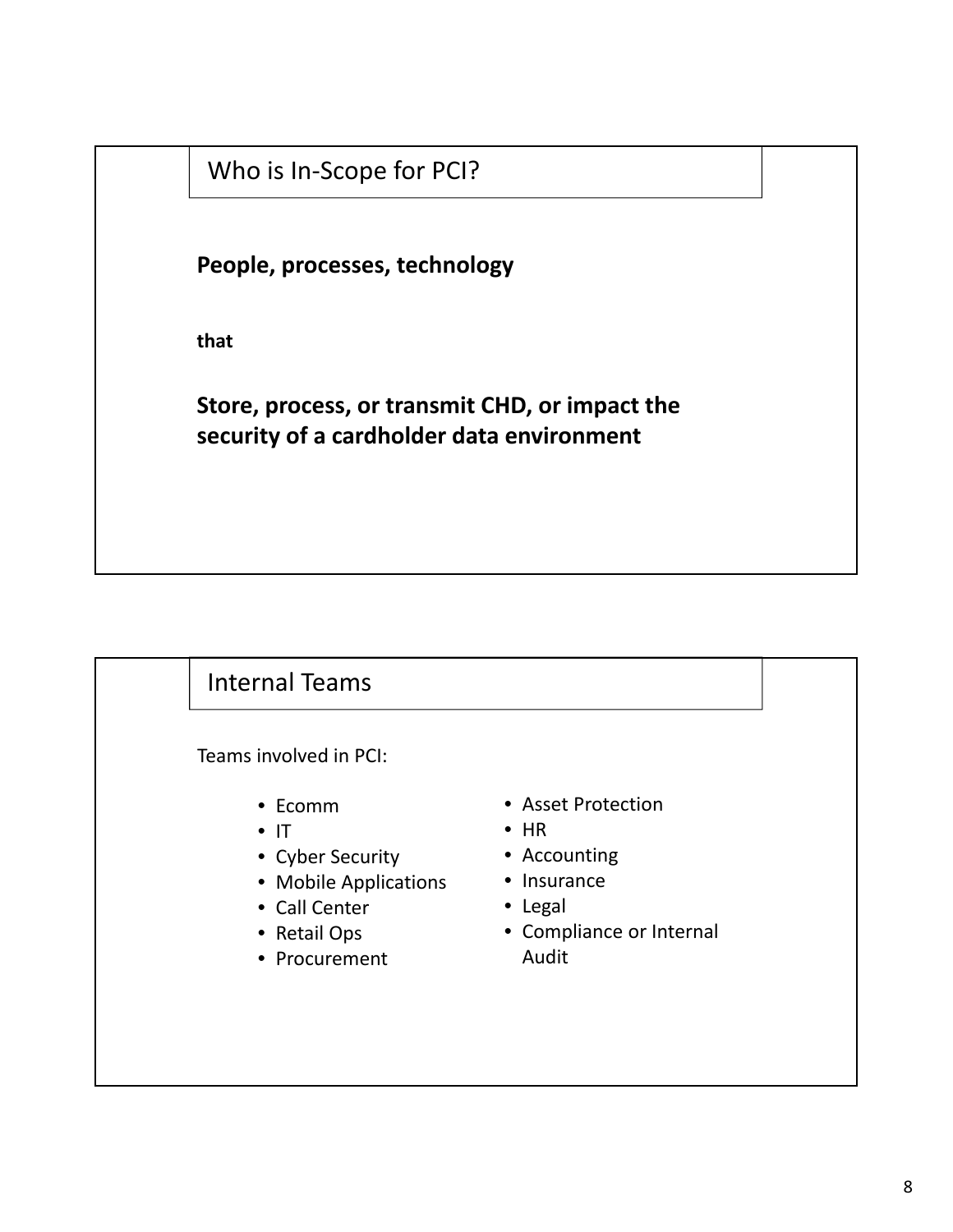

|                                    |                                              | PCI DSS Documentation Requirements by E-commerce Method                                                                                                                                                                                                                                 |                                                                                                |                         |
|------------------------------------|----------------------------------------------|-----------------------------------------------------------------------------------------------------------------------------------------------------------------------------------------------------------------------------------------------------------------------------------------|------------------------------------------------------------------------------------------------|-------------------------|
| <b>E-commerce</b><br><b>Method</b> | <b>SAQ Type</b><br>for eligible<br>merchants | <b>Guidance for merchants</b><br>who are required to submit a<br><b>Report on Compliance (ROC)</b>                                                                                                                                                                                      | <b>Number of Questions</b><br>under PCI-DSS v3.2<br>(Not including any relevant<br>appendices) | Ease                    |
| Wholly<br>Outsourced<br>e-Commerce | SAQ A                                        | Merchants may be required to submit a<br>Report on Compliance (ROC) but may be<br>able to use SAQ A as a reference to identify<br>applicable PCI DSS requirements for that<br>environment, providing the environment fully<br>meets all eligibility criteria defined in that<br>SAQ.    | 22                                                                                             | P                       |
| Redirect                           | SAQ A                                        |                                                                                                                                                                                                                                                                                         |                                                                                                |                         |
| <b>iFrame</b>                      | SAQ A                                        |                                                                                                                                                                                                                                                                                         |                                                                                                |                         |
| <b>Direct Post</b>                 | SAQ A-EP                                     | Merchants may be required to submit a<br>Report on Compliance (ROC) but may be<br>able to use SAQ A-EP as a reference to<br>identify applicable PCI DSS requirements for<br>that environment, providing the environment<br>fully meets all eligibility criteria defined in that<br>SAQ. | 191                                                                                            | $\overline{\mathbf{r}}$ |
| JavaScript                         | SAQ A-EP                                     |                                                                                                                                                                                                                                                                                         |                                                                                                |                         |
| API                                | SAQ D                                        | Some requirements of SAQ D or ROC may<br>be marked "not applicable" if they do not<br>apply to the specific e-commerce channel.<br>Consult with QSA or acquirer for further<br>guidance.                                                                                                | 250                                                                                            |                         |
| Other                              | SAQ D                                        |                                                                                                                                                                                                                                                                                         |                                                                                                |                         |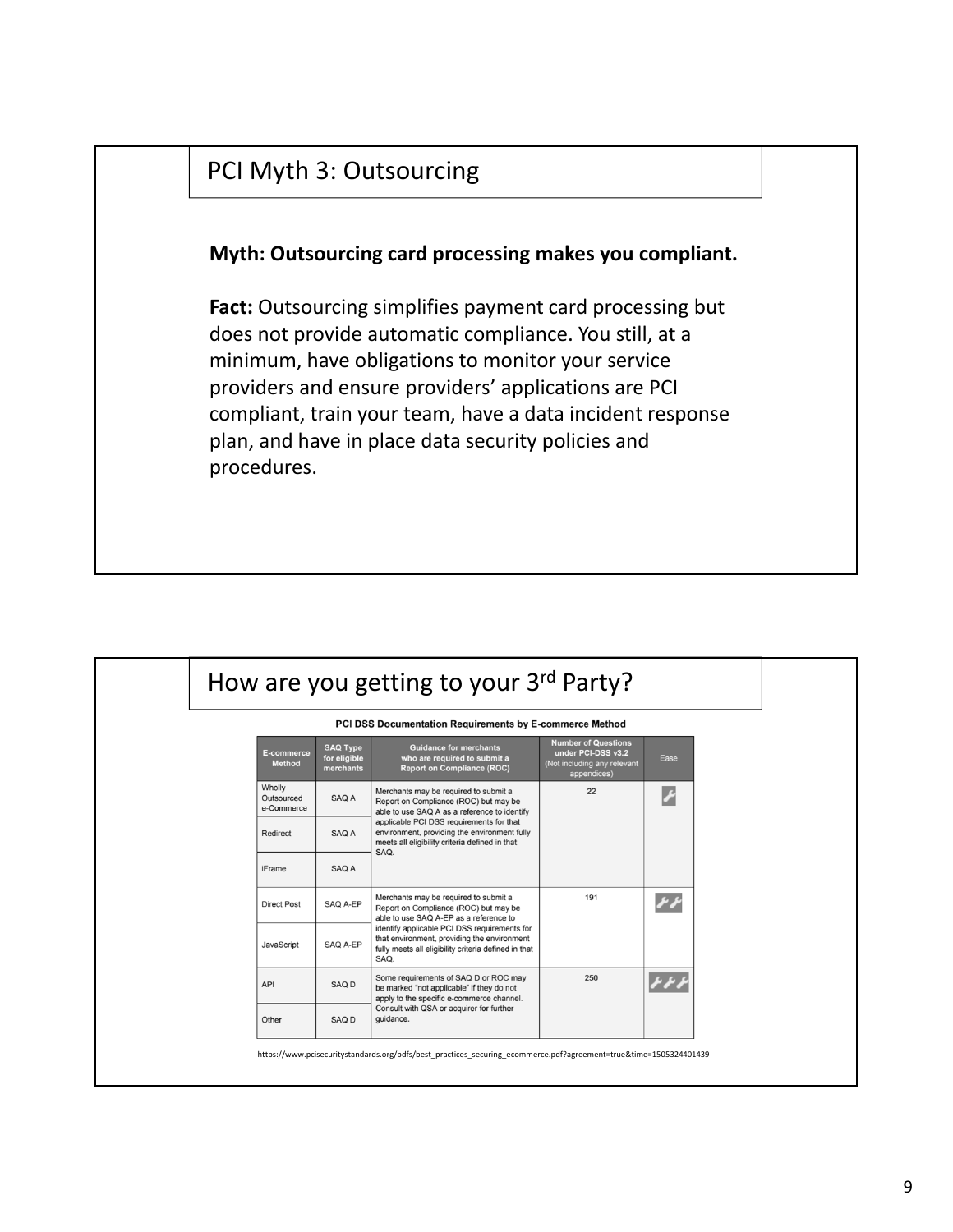

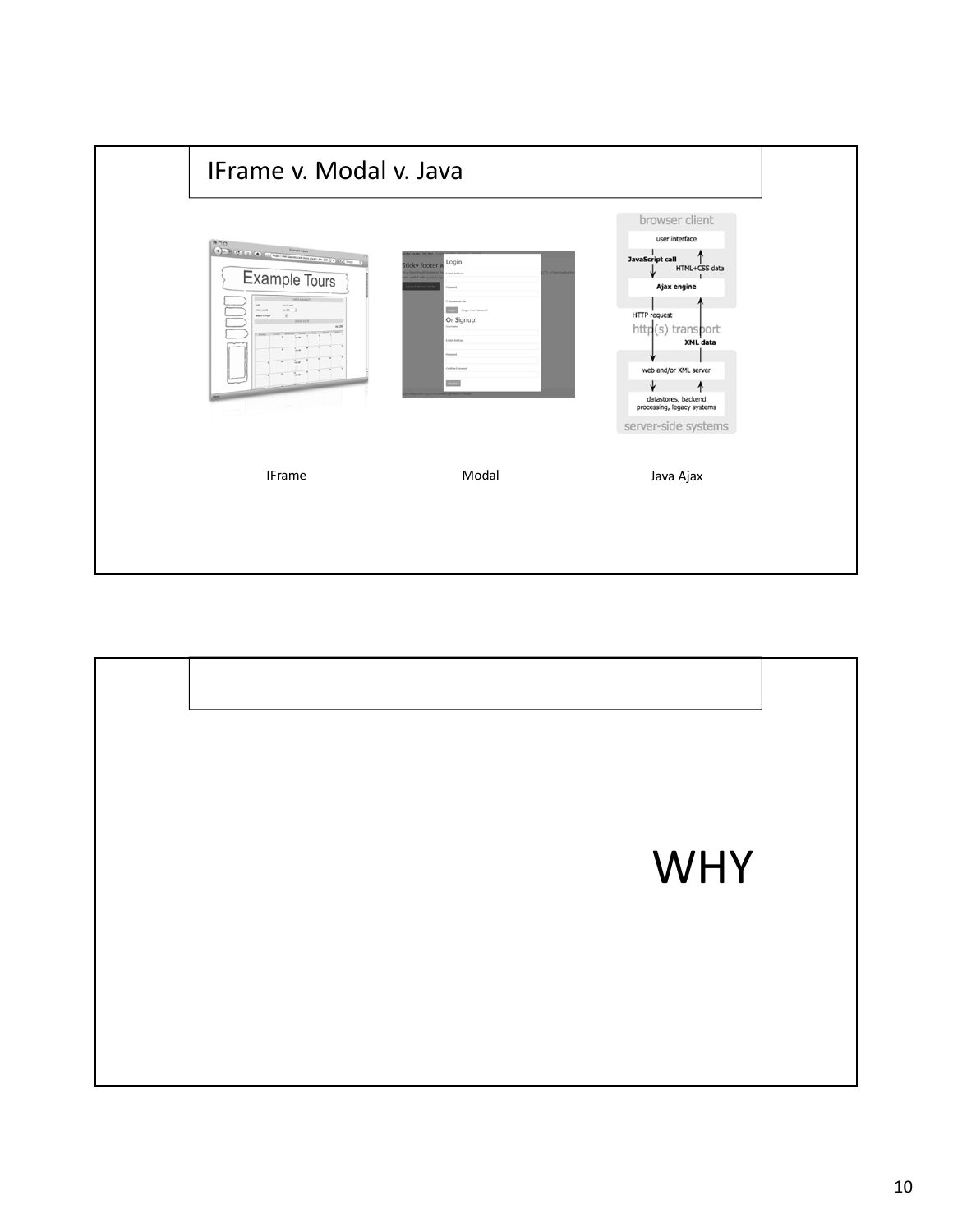| <b>Impacts of Non-Compliance</b>  | <b>Benefits of Compliance</b><br>Maintain/improve relationships with<br>third parties |  |  |  |  |  |
|-----------------------------------|---------------------------------------------------------------------------------------|--|--|--|--|--|
| Fines                             |                                                                                       |  |  |  |  |  |
| Higher transaction fees           | Inform strategic decisions                                                            |  |  |  |  |  |
| Removal from payment card network | Protect your customers and brand                                                      |  |  |  |  |  |
| Brand damage                      |                                                                                       |  |  |  |  |  |